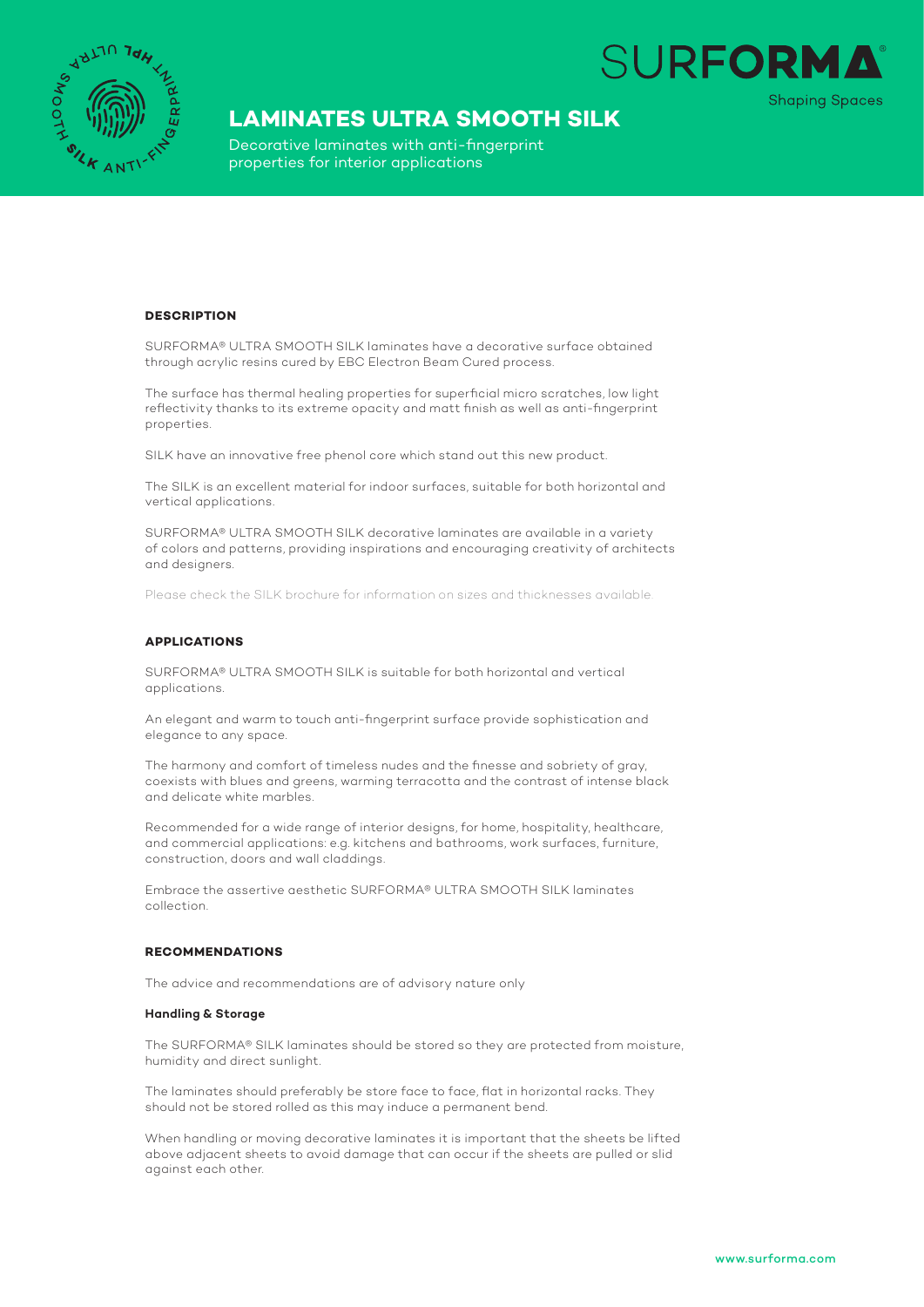

## **LAMINATES ULTRA SMOOTH SILK**

Decorative laminates with anti-fingerprint properties for interior applications

For larger sizes, it is recommended that sheets be carried arched along the longitudinal axis to prevent sagging. Individual sheets can also be rolled up for easier handling (roll with the decorative side to the inside, making sure to avoid any side-to-side sliding motions).

The SILK laminates are supplied with a protective peel coat. It's recommended to let it for protection during handling, transport and panels fabrication. Remove it after the finished product is installed and ready for use.

### **Maintenance & Cleanning**

The SURFORMA® SILK laminates require no special maintenance.

Surface can be cleaned with warm water followed by wiping with a paper towel or soft cloth.

Persistent contamination can usually be eliminated with non-abrasive household cleaners. Solvents cleaners must be used with care and should be tried first on a scrap to ensure that no surface damage results.

Strongly acidic or alkaline products should be avoided because they can stain the surface.

Do not use furniture polish or wax-based cleaners in general, because they tend to form a sticky layer on the SILK surface that attracts and traps dirt; do not use metal scrapers, iron brushes or any other metal tool to remove stains, paint, plaster or other substances from the surface.

Always clean with gentle movements.

#### **Superficial Micro Scratches**

It's recommended to repair the micro-scratches within 48h

Magical Sponge: Rub the magic sponge on the area where the micro-scratches can be seen. The sponge can be used dry or slightly damp. The surface should now be healed.

Iron: Place a dampened sheet of kitchen roll over the area where the micro-scratches can be seen. Place the hot iron on the surface that needs repairing. Do not leave the iron on the surface for more than 10 seconds at a time and a maximum of 120ºC. Rinse the repaired area with warm water and a microfiber cloth.

#### **Disposal**

As SURFORMA® laminates are classified as non-hazardous, no additional product description labels is required. It is a cured material and is chemically inert. REACH classification does not apply to them.

The high thermal value of decorative laminates makes them suitable for energy recovery.

SURFORMA® SILK can be brought to controlled waste disposal sites according to current national and/or regional regulations.

**SURFORM** 

**Shaping Spaces**